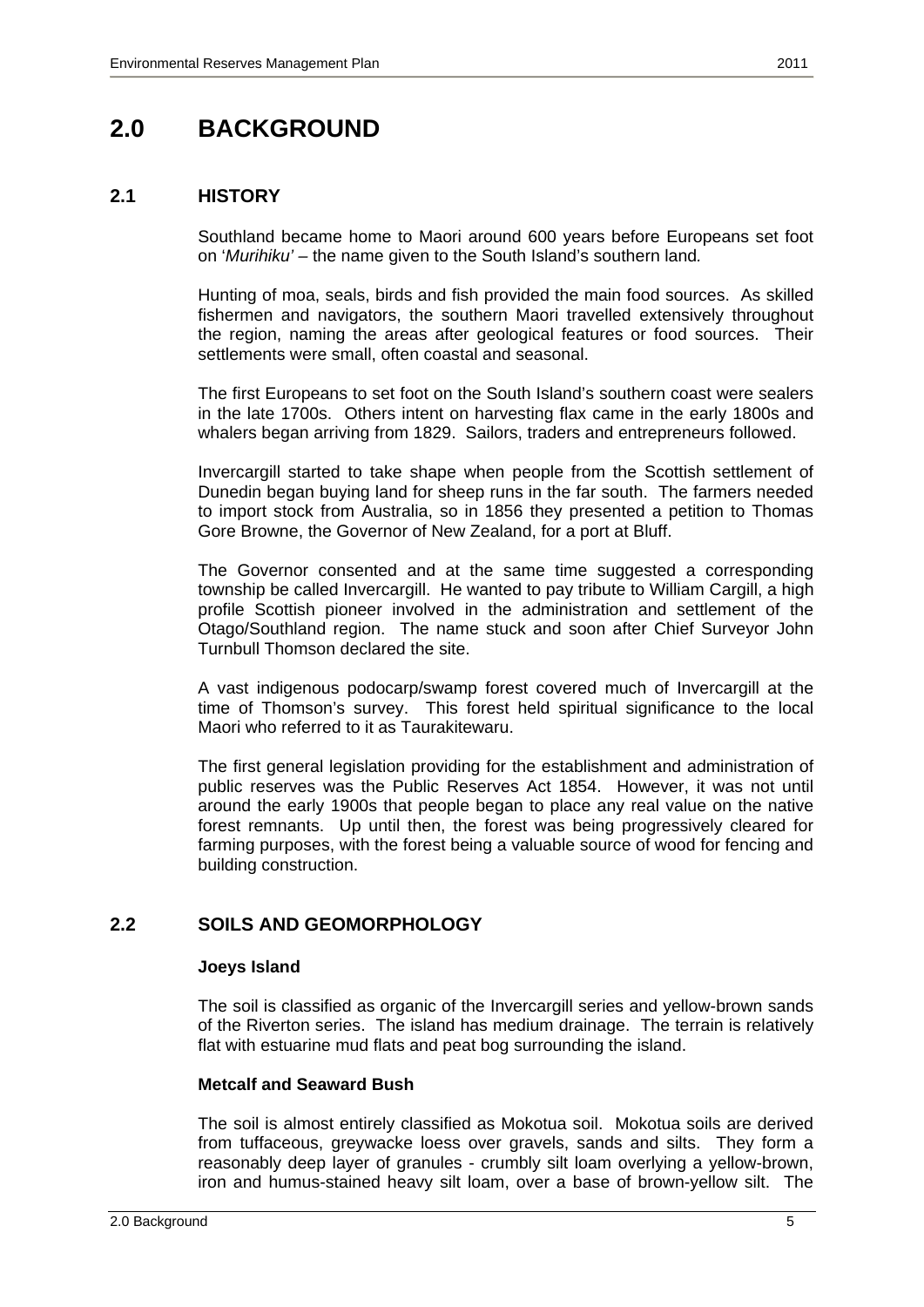terrain is slightly undulating, with wet and boggy hollows and swales, alternated with drier mounded areas. It is possible that some of the swales may have formed small rivulets, but drainage ditches now carry away most surplus surface water. The higher areas are reasonably well drained, although in other areas, deep peaty layers have formed and they tend to remain quite moist, except in the driest of conditions.

### **Omaui Reserve**

 Omaui Reserve has a rocky surface and is most likely to be comprised of 'Omaui 63c' soil. Within that category there are sandy, peaty and silty loams. The parent materials of such soil are known as tuffaceaous greywacke sand, overlying norite and ultra basic rocks. It is very low in natural nutrients, but responds well to treatment. The soil combinations can vary in consistency and colour with sample descriptions including firm, crumbly, stony, nutty, brown, yellow and mottled.

#### **Otatara Reserves**

 The typical soils of the Otatara area are yellow brown sands with coastal sand flats and undulating sand dunes in relatively sheltered or moist situations. Reserve remnants are located on a sand dune or sand plain, characteristic of the Otatara forest ecosystems.

 "These soils have developed under forest and form a chronosequence of increasing age from Riverton to Otatara soils" (Norton, 1996).

 "Most soils have distinct topsoils and subsoils with definite structure and staining of sand grains" (Norton, 1996).

 "These soils have higher organic matter and cation-exchange capacity than the yellow-brown sands in drier areas (e.g. Eastern Otago, Canterbury and Nelson)" (Norton, 1996).

"Soil pH is typically around 6" (Norton, 1996).

 Taiepa Dune Reserve and Paterson Reserve lie on ground that is part of an old dune system east of the Oreti River mouth. The soils are a free draining sandy loam except for areas which are poorly drained.

## **Red Tussock Reserve**

 Red Tussock Reserve is in a low lying damp alluvial site. Soils typical of wetland and lowland environments tend to be peaty and more compact.

#### **Tikore Island**

 In the Foveaux Ecological District, where Tikore Island is located, the geology is "Palaeozoic Bluff complex and Anglem complex ultra-basic, basic and intermediate intrusives. Soil is mainly strong leaches acid and infertile podzolised soils from a range of intrusive and sedimentary rocks and coastal sands. Topsoils tend to be peaty and iron-cemented pans are present in subsoils" (McEwen, 1987).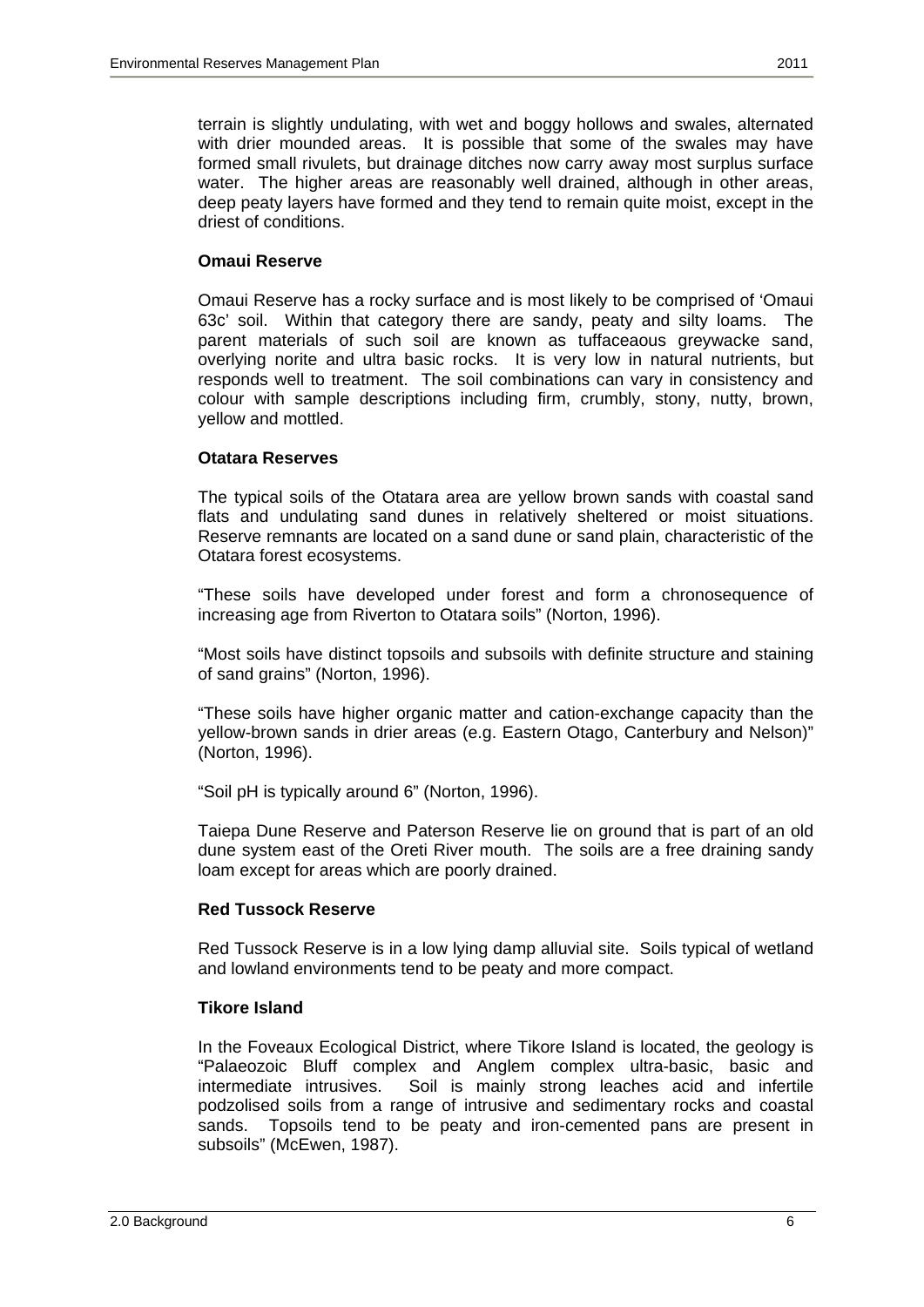## **Esplanade Reserves**

 Soils and geomorphology of the esplanade reserves can be different across each of the three Invercargill Ecological Districts.

 The **Foveaux Ecological District** comprises esplanades located in the Bluff area (Ocean Beach and Stirling Point). This district is extremely oceanic, with a cool temperate, humid, frequently cloudy, windy climate.

 The underlying geology of the Bluff-Omaui area is Palaeozoic aged volcanic and ultramafics supporting generally strongly leached, acidic and infertile podsolised soils.

 The **Southland Plains Ecological District** comprises the flat to gently undulating Southland Plains, formed on Quaternary sediments, with smaller areas of sand dunes and recent alluvial deposits (along Waihopai River).

 "Soils vary depending on underlying substrate but are generally moderately fertile and well drained" (Norton, 1997).

 "**Waituna Soils** (Colyers Island) are poorly drained deep acidic peats with strongly leached to podzolised on surrounding undulating land from loess and sands Some soils are poorly drained in areas of sand soils on coastal dunes and flats" (McEwen, 1987).

 Soils around the coast can be expected to include estuarine mudflats and peat bog. There may also be nutrient rich soil, and organic of the Invercargill series, or the yellow -brown sands of the Riverton series.

# **2.3 VEGETATION**

 The earliest maps prepared by J T Thomson in 1857 and Theophilus Heale in 1865 illustrate the extent of the forest cover in the Southland Region at the time.

 Much of this has been cleared for farming and settlement and only small areas of the original vegetation cover remains today. This has resulted in edge effects, facilitating the influx of weed species in some places.

 The pre-Maori vegetation of the Southland Plains is believed to have been dominated by podocarp forest: mainly matai forest, kahikatea forest and mixed podocarp forest.

 Other forest types that would have been found include kowhai-ribbonwood forest along river margins, totara forest in the Otatara-Sandy Point-Oreti Beach area, silver beech forest along the Mataura River, and mixed broadleaved (podocarp) forest and rata-kamahi forest on the limestone hills.

 The original vegetation included areas of valley floor swamp, raised peat domes and shrub land communities.

 Coastal dunes were dominated by sand tussock grasslands and pingao sedge lands, with some turfs associated with swales and small dune lakes.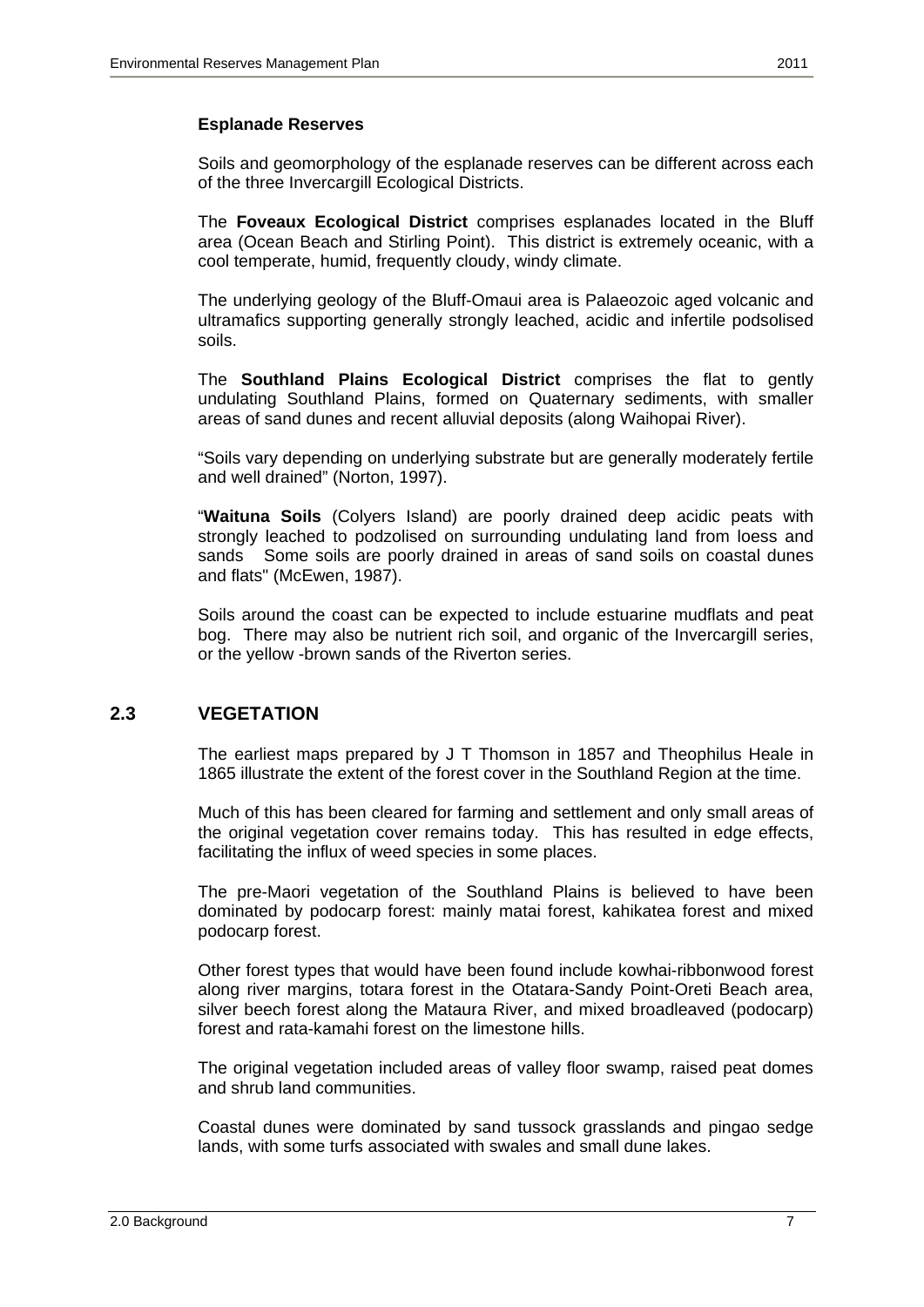The New River Estuary contained a variety of salt marsh, rush and shrub land communities.

 Semi-braided beds of the Mataura, Oreti and Aparima Rivers would have been dominated by gravel with a light cover of low herbs and small shrubs.

 A lot of this vegetation still exists in the Otatara-Sandy Point region, where predominantly totara, sand dune and sand plain forest remnants are still naturally occurring. In other areas native plants have regenerated or have been planted to protect native wildlife and increase the beautification of the Invercargill District.

 The significant sand dune and sand plain forest remnants of the Otatara-Sandy Point area have been ranked as nationally representative (Bill, 1999) for the following reasons:

- $\triangleright$  Nationally, sand dune and sand plain ecosystems have been altered by human activities, resulting in the loss of indigenous vegetation cover, especially forest.
- $\triangleright$  Otatara has the best remaining example of coastal totara and totara-matai sand dune forests in New Zealand.
- $\triangleright$  This area has the only example of a sequence of totara, totara-matai and mixed podocarp forest remnants on differently aged sand dune and sand plain surfaces in New Zealand.
- $\triangleright$  Although fragmented, the forest remnants are large enough and connected enough to ensure their future viability/survival.

## **2.4 THREATS TO INDIGENOUS VEGETATION**

 Fragmentation and the clearance of forest remnants, and changes to wetland hydrology have all had a significant impact on the indigenous ecosystems and habitats of the Southland Region.

 The introduction of exotic vegetation and animals to New Zealand has meant weeds and animal pests have become numerous and varied within Southland reserves.

 Weeds such as gorse and broom are threats to tussock lands and willows, while elder threaten riparian forests.

 Animal pests are a problem and have a detrimental effect on the ecology of environmental reserves. They damage native flora and reduce numbers of native wildlife (especially birds) associated with each reserve environment.

 Most forest remnants contain possums, rabbits or hares, rats, mice, hedgehogs, stoats, ferrets, magpies and domestic and feral cats.

 Animal pest numbers can be controlled and monitored through approved methods to protect the conservation values of the reserves. Ongoing management is necessary to control and reduce numbers of unwanted pest animals from environmental reserves.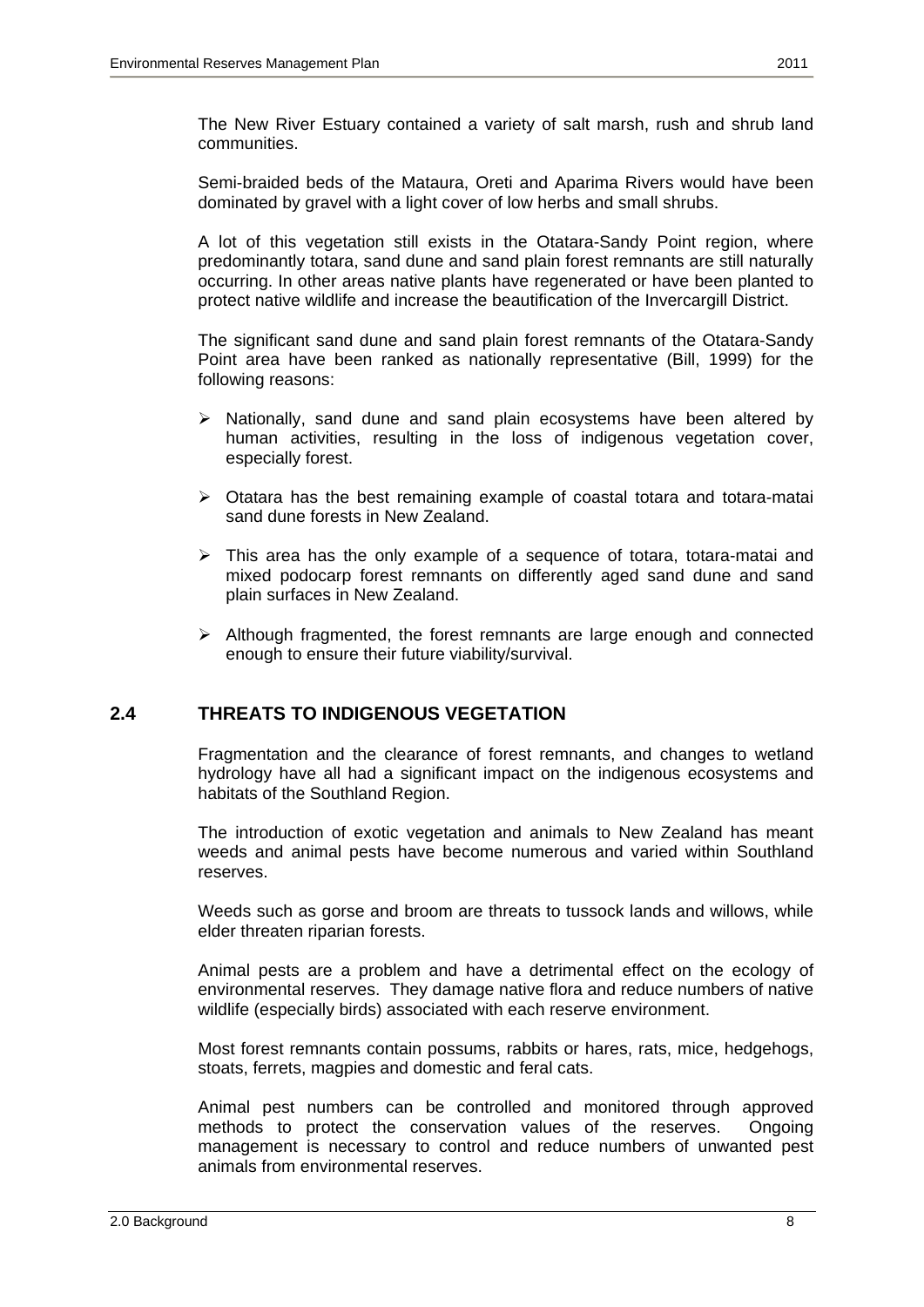Other key threats include: housing (causing increased nutrient status in the forest, altered hydrological conditions and herbicide impacts from unwanted plant control), and soil compaction.

 While it is impossible to turn back the clock and reproduce exactly what was present prior to human occupation, careful planning will ensure that those small remaining remnants are protected for future generations.

# **2.5 CLIMATE**

 Being the most southerly part of mainland New Zealand, Southland is cooler than the rest of the country. It has more frosts and substantially less sunshine. Invercargill is located between latitude 46 and 47 degrees, meaning it is in the latitude of prevailing westerlies. The funnelling effect caused by Foveaux Strait also increases the severity of the coastal winds.

 The westerly winds normally bring a plentiful supply of moisture so that Invercargill's rainfall is very evenly distributed throughout the year. The positioning of anticyclones as they pass over New Zealand greatly influences rainfall and its frequency. Anticyclones often have shower cloud around their outer edges and when they pass too far north, Invercargill experiences showers instead of fine weather. These anticyclones are frequently followed by rapidly moving fronts which bring further rain.

 Sunshine is another important factor and the amount of sunshine that Invercargill receives is strongly influenced by a coastal cloud belt associated with Foveaux Strait. Invercargill receives 20%-25% less sunshine than centres in the sunnier climes north of latitude 45 degrees and up to 40% less than centres such as Nelson and Blenheim. Cloudy days are frequent and there are long periods when very little sun is recorded.

 Lack of sunshine has a very marked influence on plant growth, especially when combined with cool temperatures, strong salt laden winds and frequent showers.

## *Summary*

 Invercargill has a cool temperate climate with a relatively high rainfall, strong persistent winds which are often strongly salt laden and frequently cloudy skies. The winds reach their greatest intensity during the spring months and to a lesser extent, with the autumn equinox and the summer solstice.

Invercargill experiences an average of about 94 days of ground frost per year.

 While the local climate is an inhibiting factor for some plants common in other parts of New Zealand, it also favours a large number of plants from cool temperate regions.